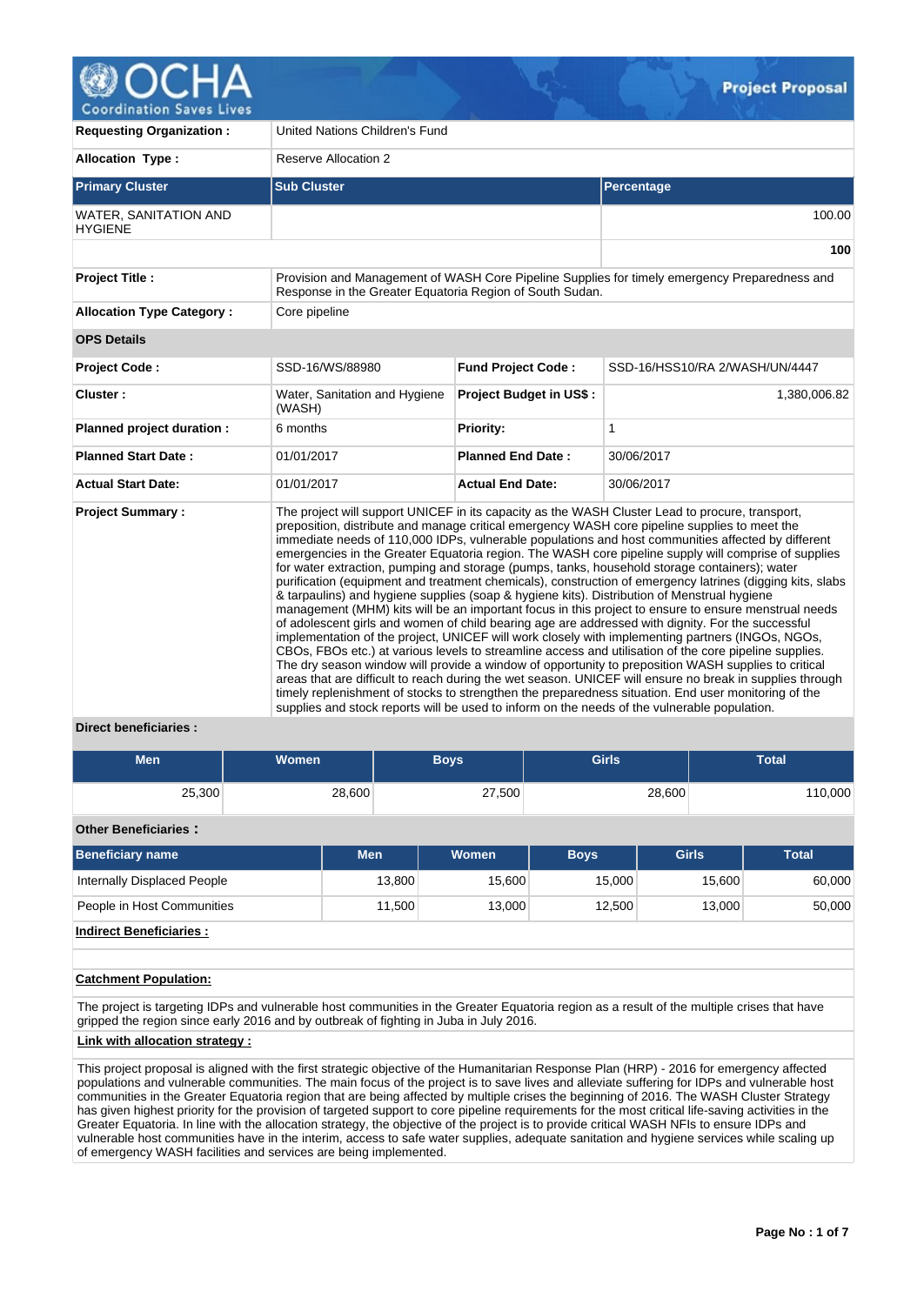# **Sub-Grants to Implementing Partners :**

| <b>Partner Name</b> | <b>Partner Type</b>      | <b>Budget in US\$</b> |
|---------------------|--------------------------|-----------------------|
| Intersos            | <b>International NGO</b> | 50,000.00             |
| <b>SSDO</b>         | <b>National NGO</b>      | 50,000.00             |
|                     |                          | 100,000.00            |

### **Other funding secured for the same project (to date) :**

| <b>Other Funding Source</b> | <b>Other Funding Amount</b> |
|-----------------------------|-----------------------------|
|                             |                             |

### **Organization focal point :**

| <b>Name</b>     | <b>Title</b>           | Email               | <b>Phone</b>  |
|-----------------|------------------------|---------------------|---------------|
| Lillian Okwirry | Chief of WASH          | lokwirry@unicef.org | +211954578417 |
| Haile Gashaw    | <b>WASH Specialist</b> | hgashaw@unicef.org  | +211956732825 |
|                 |                        |                     |               |

### **BACKGROUND**

## **1. Humanitarian context analysis**

The conflict which was primarily limited to the Greater Upper Nile region in 2014-2015 has extended into the Greater Equatoria, a region previously considered less affected by violence and displacement. In Central Equatoria state, in addition to the displaced population for the last two years in Juba UN House additional people displaced by the recent fighting in Juba and surrounding areas. Only in Juba additional 8,000 people displaced in July 2016 fighting which increased the total IDP populations in UN House to about 40,000 people. The recent fighting also affected other areas in CES where there was relative calm in the last two hand half years conflict like Yei, Morobo, Katigri, Lobonok, Kajo Kaji and other areas resulted in displacement of over 143,000 people at different times in the last 6 months and affecting the existing WASH facilities. In addition to the spreading of conflict in the state the Cholera outbreak started in July in Juba also affected the state and up-to-date over 1,985 cases and 22 Deaths reported from Juba and surrounding areas as of 3rd November 2016. Western Equatoria is the lowest with regard to water supply coverage with only 19% estimated access to safe water supply and less than 3% improved sanitation coverage. The state has also been venue of fighting between Government and rebel group commonly in Ezo, Tambura and Yambio counties, and reported multiple displacement of people affected by the conflict. This has been further exacerbated by conflict which erupted in Juba in July 2016, which led to subsequent fighting in, inter alia, Mundri East/ West and Maridi counties. This resulted in displacement of over 124,000 IDPs in the whole Western Equatoria state who are scattered in many areas of the state. Most IDPs are integrated with host communities competing with them over limited water resources, without sufficient space and limited sanitary facilities. The hygiene situation in the IDP settlements and host communities is poor, as combined result of weak hygiene awareness coupled with crowded living environment due to displacement. In Yambio, recent government operation to suspected rebel stronghold of Li-Rangu Payam in Yambio County also led to displacement of more than 9,000 individuals. Although Eastern Equatoria has been stable throughout the two and half year conflict in South Sudan recently tensions increased as the SPLA IO established a presence in some parts of the state. according to the latest figures a total of 158,000 IDPs are living in different parts of Eastern Equatoria State with large number in Lafon, Torit and Budi counties. The state also continued to be highly vulnerable for cholera outbreak and in the period of two weeks from 15th July to 03 November 2016 a total of 29 cholera cases and 1 death reported in Nimule, Magwi county of Eastern Equatoria state and still more cases are being reported. In addition the state has very low water supply coverage of around 21% and less than 2% improved sanitation coverage. Due to this compounded chronic problems in the state.

### **2. Needs assessment**

UNICEF and WASH cluster partners conducted a number of assessments in different conflict affected counties in the Greater Equatoria of South Sudan, mainly in Juba, Yei, Yambio, Ezo, Tambura, Greater Mundri, Torit, Lopa Lafon, Greater Kapoeta etc. which identified the need for provision of emergency WASH supplies. Such supplies will cater both for direct use by target beneficiaries and for partners as they undertake construction and rehabilitation of WASH facilities for provision of WASH services for the displaced populations. Based on these needs and UNICEF analyses of previous core pipeline supplies procurement, request, distribution and utilization, 21 WASH core pipeline supplies have been identified as priority items and included in this project.

### **3. Description Of Beneficiaries**

- The beneficiaries targeted will be from:
- CES (Juba, Terekeka, Yei)
- EES (Torit, Magwi, Greater Kapoeta)
- WES (Yambio, Ezo, Tambura, Greater Mundri)

The targeted beneficiaries under this project are mainly populations displaced by the current conflict to remote locations across the Greater Equatoria. It is estimated that 110,000 people will be reached through this project. Household WASH items such as buckets and jerry cans are selected in such a way that they are convenient for women and girls, since water collection for household use in South is Sudan primarily their role. As proper hygiene and sanitation practices are among the key preventive measures in reducing the spread of infectious diseases such as cholera, water storage items, water purifiers, soap and other hygiene supplies will form a large component of the WASH core pipeline items. Furthermore, procurement of WASH core pipeline supplies will take into consideration the special needs of women and girls. As such, dignity kits which include reusable sanitary pads and other relevant items will be procured to promote menstrual hygiene management for women and adolescent girls. Above all, in locations where there are shortages of supplies, priority is given to women with malnourished children, lactating and pregnant mothers, and female headed households.

#### **4. Grant Request Justification**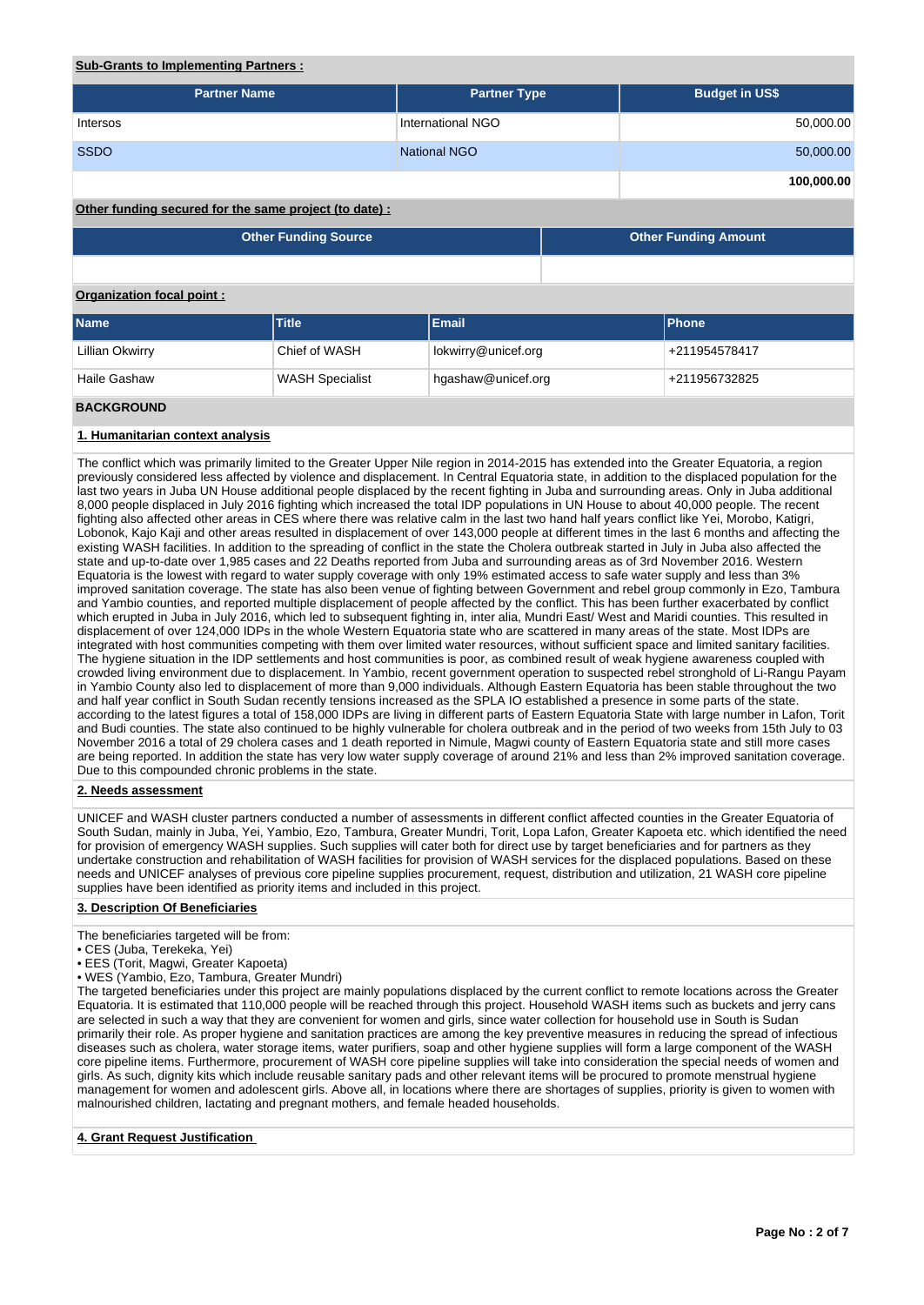The ongoing conflict has exacerbated WASH service delivery for the entire country. It is estimated that over 50% of WASH infrastructure has been destroyed or gone into disrepair due to lack of maintenance Furthermore, provision of safe water distribution has been affected by the rising cost of commodities such as water purification products, cost of transportation and lack of fuel to run the water treatment plants. The demand for WASH services is continuously increasing due to the ongoing multiple displaced populations; thus increasing the of disease outbreak such as cholera due to people reverting to use of unsafe water and open defecation. Generally, the economic hardships being experienced in South Sudan does not auger well for the sector.

This project will support planning, procurement, prepositioning, distribution and management of emergency WASH core pipeline supplies to IDPs and other emergency affected people and vulnerable host communities. UNICEF has been providing the core pipeline supplies support for at least 75% of the WASH cluster in South Sudan in the last five years. UNICEF has a well-established procurement system and logistics unit with specialized staff who have the expertise to effectively manage supplies both off-shore and in-country. This is made possible by the long term agreements UNICEF has with t local, regional and global suppliers who offer competitive rates and timely delivery of WASH core pipeline supplies throughout the country. The organisation has similarly established a robust system for procurement, storage and distribution of WASH supplies to partners.

UNICEF has established warehouses at strategic locations including Juba, where supplies can be accessed for timely WASH response. Additional warehousing facility will be established in Yei and the exciting facilities in WES and EES will be strengthened with WASH implementing partners at strategic locations. The project will enable UNICEF to procure humanitarian supplies to replenish the WASH core pipeline, support distribution and strengthen management, monitoring and reporting on utilization. At the Country Office in Juba, there is a dedicated Core Supply Pipeline Manager who oversees all supply pipelines managed by UNICEF. UNICEF will work with government and NGOs at various appropriate levels to streamline the access to and utilization of these supplies. By strengthening capacities at lower government levels and among local NGOs, the project will contribute towards improving their abilities to initiate and lead humanitarian response. End user monitoring of the supplies will ensure that supplies procured address the real needs of the vulnerable populations.

# **5. Complementarity**

The WASH Core pipeline project is designed to complement project activities of all WASH Partners in South Sudan in the implementation of WASH programme activities in the target locations for improving WASH services for IDPs, host communities, and other emergency affected populations.

## **LOGICAL FRAMEWORK**

## **Overall project objective**

The objective of the project is to support procurement, transportation and management of critical humanitarian supplies to meet immediate WASH needs of IDPs, and vulnerable host communities in conflict affected areas. The project will also replenish stocks to ensure minimal break in the WASH core pipeline for emergency response.

| <b>WATER, SANITATION AND HYGIENE</b>                                                                                                                |                                                                                                                   |                                 |
|-----------------------------------------------------------------------------------------------------------------------------------------------------|-------------------------------------------------------------------------------------------------------------------|---------------------------------|
| <b>Cluster objectives</b>                                                                                                                           | <b>Strategic Response Plan (SRP) objectives</b>                                                                   | <b>Percentage of activities</b> |
| CO1: Affected populations have timely<br>access to safe and sufficient quantity of<br>water for drinking, domestic use and hygiene<br>(SPHERE)      | HRP 2016 SO1: Save lives and alleviate<br>suffering through safe access to services and<br>resources with dignity | 30                              |
| CO2: Affected populations are enabled to<br>practice safe excreta disposal with dignity in<br>a secure environment                                  | HRP 2016 SO1: Save lives and alleviate<br>suffering through safe access to services and<br>resources with dignity | 15                              |
| CO3: Affected populations have knowledge<br>and appropriate behaviors to prevent and<br>mitigate WASH related diseases and practice<br>good hygiene | HRP 2016 SO1: Save lives and alleviate<br>suffering through safe access to services and<br>resources with dignity | 55                              |

**Contribution to Cluster/Sector Objectives :** The WASH core pipeline helps improve emergency preparedness and timely response to the conflict affected locations in the Equatoria region and prevention of disase outbreaks in the vulnerable communities. The project WASH Core pipeline supplies will be procured based on existing gaps, analyses of 2017 WASH supply need forcasts

### **Outcome 1**

110,000 IDPs, host communities and people prone to disease outbreaks in Equatoria region of South Sudan provided with access to WASH supplies leading to improved WASH services.

# **Output 1.1**

# **Description**

The WASH core pipeline supply is streamlined to cater for the needs of IDPs and host communities in targeted locations leading to improved WASH emergency preparedness and response.

# **Assumptions & Risks**

### **Assumptions**

1. There are no further conflicts or political instability that may hinder access to project sites.

2. The targeted affected community members, including women, are receptive to use the WASH NFIs supplies in a proper manner.

### Risks

1. Risk of WASH NFIs being looted

# **Activities**

# **Activity 1.1.1**

Procure WASH emergency supplies targeting 110,000 IDPs, people in host communities and other vulnerable people

# **Activity 1.1.2**

Establish appropriate partnerships to support pre-positioning and storage of critical WASH supplies and ensure their delivery to the critical/strategic locations in CES and WES that can be quickly accessed by WASH implementing partners.

### **Activity 1.1.3**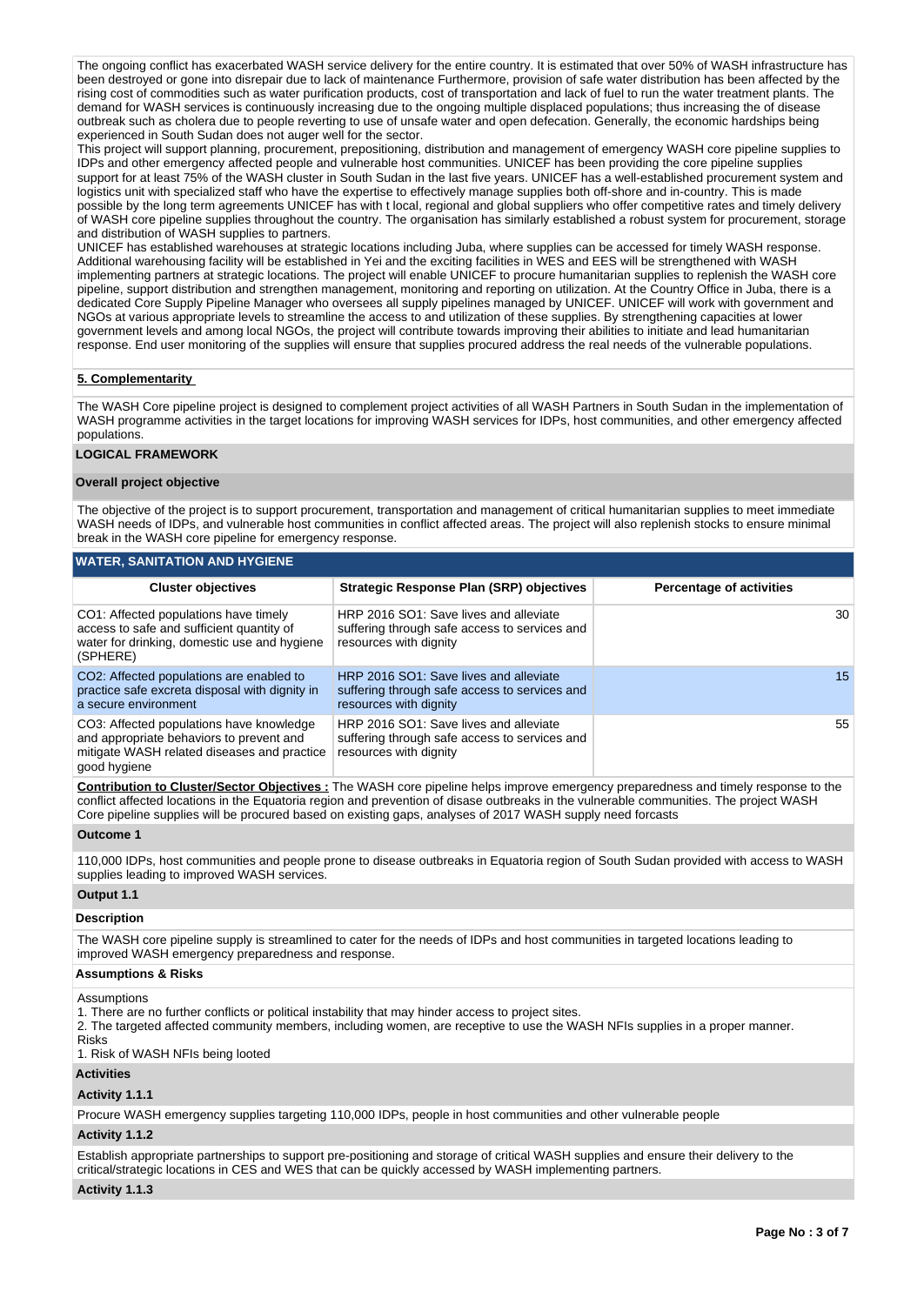Effectively coordinate and Monitor distribution and use of core pipeline supplies.

#### **Indicators**

|                                                                    |                                                                            | End cycle beneficiaries                                                                              |            |              |                   |  | <b>End</b><br>cycle |  |
|--------------------------------------------------------------------|----------------------------------------------------------------------------|------------------------------------------------------------------------------------------------------|------------|--------------|-------------------|--|---------------------|--|
| Code                                                               | <b>Cluster</b>                                                             | Indicator                                                                                            | <b>Men</b> | <b>Women</b> | <b>Boys Girls</b> |  | <b>Target</b>       |  |
| Indicator 1.1.1                                                    | WATER, SANITATION<br>AND HYGIENE                                           | Core Pipeline # of partners receiving WASH core<br>pipeline supplies that report on a regular basis. |            |              |                   |  | 15                  |  |
|                                                                    | <b>Means of Verification:</b> WASH Cluster Reports, UNICEF Progress Report |                                                                                                      |            |              |                   |  |                     |  |
| Indicator 1.1.2                                                    | WATER, SANITATION<br>AND HYGIENE                                           | Core Pipeline # of MHM kits distributed                                                              |            |              |                   |  | 10,000              |  |
| <b>Means of Verification:</b> Partners supply distribution reports |                                                                            |                                                                                                      |            |              |                   |  |                     |  |
| <b>Additional Targets:</b>                                         |                                                                            |                                                                                                      |            |              |                   |  |                     |  |

### **M & R**

# **Monitoring & Reporting plan**

Monitoring for management and distribution of WASH supplies will be undertaken by UNICEF and the designated state focal partners. As such, UNICEF and state focal partners will conduct monthly WASH core pipeline supplies analyses related to procurement, delivery, storage and dispatch so as to inform on the gap at different stages and initiate additional procurements as and when required. In addition, all participating WASH cluster partners, including state focal partners will provide monthly stock, utilization and distribution reports for supplies in partners' warehouses which will be used for monitoring and planning for replenishment of partner's warehouses in different locations.

End users monitoring reports by partners using core pipeline supplies will be used for monitoring of beneficiaries reached with WASH core pipeline supplies. Post distribution monitoring will also be organized in selected locations in coordination with WASH partners. UNICEF will submit project reports as required by CHF for management purposes.

#### **Workplan**

| Activitydescription                                                                                                                                                                                                                                                   | Year |    | $\mathbf{\Omega}$ | l 3 |              |   | 5   6   7   8   9  10   11   12 |  |  |  |
|-----------------------------------------------------------------------------------------------------------------------------------------------------------------------------------------------------------------------------------------------------------------------|------|----|-------------------|-----|--------------|---|---------------------------------|--|--|--|
| Activity 1.1.1: Procure WASH emergency supplies targeting 110,000 IDPs, people<br>in host communities and other vulnerable people                                                                                                                                     | 2017 | X. | $\mathsf{\chi}$   | X   | X            |   |                                 |  |  |  |
| Activity 1.1.2: Establish appropriate partnerships to support pre-positioning and<br>storage of critical WASH supplies and ensure their delivery to the critical/strategic<br>locations in CES and WES that can be quickly accessed by WASH implementing<br>partners. | 2017 | X  | X                 |     |              |   |                                 |  |  |  |
| Activity 1.1.3: Effectively coordinate and Monitor distribution and use of core<br>pipeline supplies.                                                                                                                                                                 | 2017 | X. | X                 | X   | $\mathsf{x}$ | X | X                               |  |  |  |

# **OTHER INFO**

#### **Accountability to Affected Populations**

To integrate accountability for beneficiaries, the core pipeline supplies project has clear procedures on targeting of beneficiaries by partners, monthly reporting by all beneficiary partners and post distribution monitoring as part of the cluster guidelines for use of Core Pipeline supplies planned in this project. The post distribution monitoring will be used to gather information from beneficiaries on their opinion of the supplies distributed, targeting criteria, use of supplies etc., in which feedbacks by the beneficiaries will be used to adjust the type and quantity of supplies being procured and distributed to meet the critical emergency WASH needs of beneficiaries.

#### **Implementation Plan**

To facilitate procurement of WASH supplies UNICEF will renew existing contractual agreement with well performing suppliers and enter in new long term agreements with different local, regional and global suppliers for timely delivery and quality assurance of core pipeline. For the implementation and utilization of the supplies UNICEF together with the WASH cluster will expand with existing partnerships and enter into New Project Cooperation agreements with additional NGOs. The key responsibilities for partners will be ensuring the supplies are safely stored and properly managed in their warehouses, ensure proper utilization of supplies as per the cluster guidelines, accountability for beneficiaries and reporting back to UNICEF and the cluster on utilization of supplies.

#### **Coordination with other Organizations in project area**

| Fordernment Madrey Of The Business  |                                                                   |
|-------------------------------------|-------------------------------------------------------------------|
| Logistics Cluster Logistics Cluster | Transportation of supplies and warehousing in different emergency |
| Name of the organization            | Areas/activities of collaboration and rationale                   |
|                                     |                                                                   |

# **Environment Marker Of The Project**

A: Neutral Impact on environment with No mitigation

# **Gender Marker Of The Project**

2a-The project is designed to contribute significantly to gender equality

### **Justify Chosen Gender Marker Code**

The WASH core pipeline supplies procurement considers the special needs of women and girls. Distribution of dignity kits that include reusable sanitary pads will promote dignity for women and adolescent girls to cater for reproductive health and wellbeing. In locations where there are shortages of supplies, priority will be given to women with malnourished children, lactating and pregnant mothers, and female headed households during the distribution of supplies.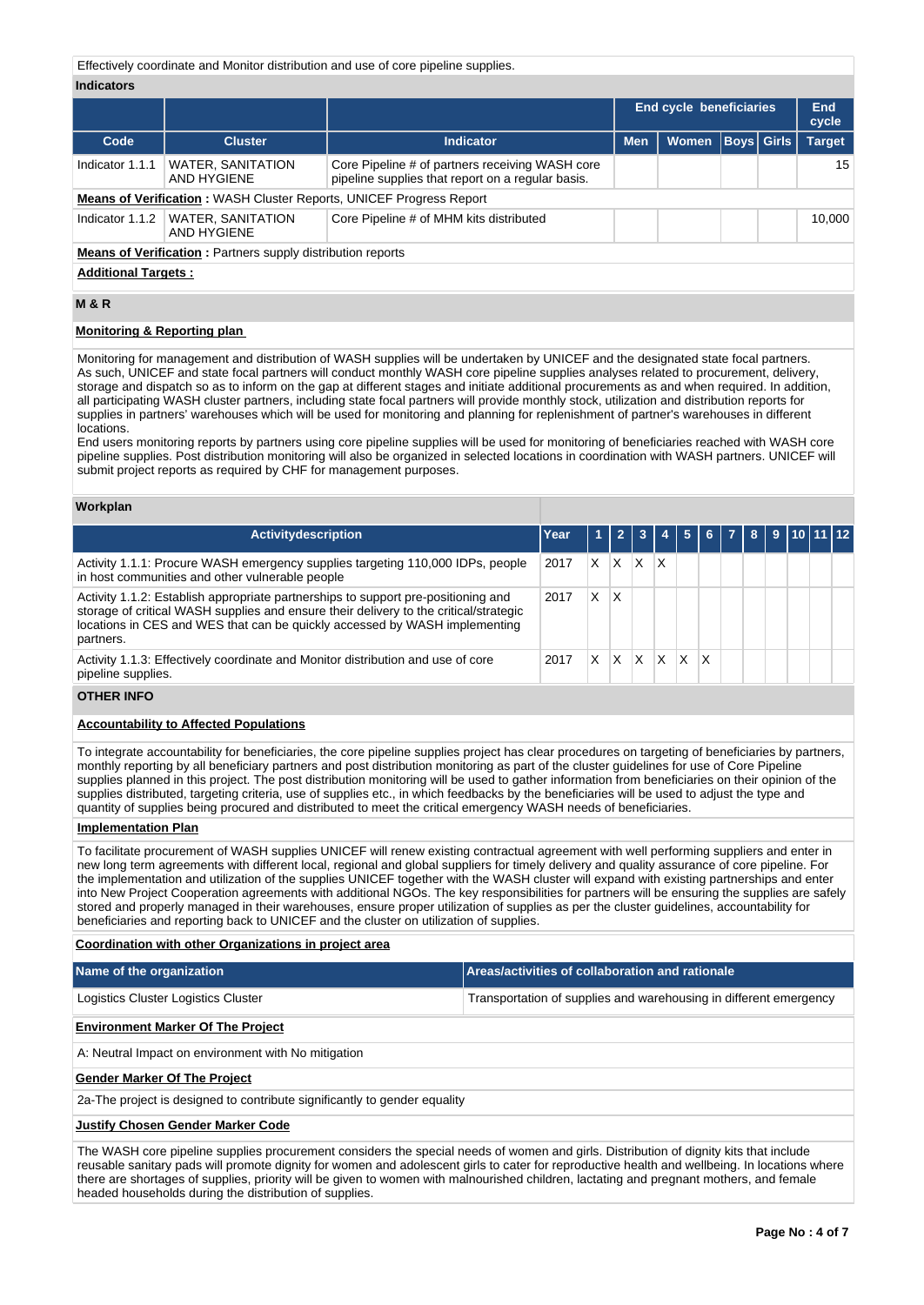# **Protection Mainstreaming**

Consideration will be taken to ensure there is no gender based violence arising as a result of the WASH core pipeline supplies being distributed among the displace populations of Greater Equatoria. As such, UNICEF and Partners will establish strict procedures to safe guard women and girls during distribution.

# **Country Specific Information**

### **Safety and Security**

Most of the project target locations are in conflict-affected locations with ongoing insecurity. UNICEF as part of UN Safety and Security System in the country follow UNDSS advice and security measures to ensure staff safety and security during the implementation of the programme. In addition, UNICEF has also a security Unit with two international advisors and two national Security officers closely monitoring the security situation in the project locations and ensure all appropriate measures are implemented for UNICEF staff and resources.

# **Access**

**BUDGET**

UNICEF in coordination with OCHA and other partners negotiate access to all project locations with all concerned authorities in the country. In addition where road access is not practical sea and air transport is being used for both supply and transportation of staff to target locations. UNICEF will also work with government and NGOs at various levels to streamline the access to and utilization of these supplies. By strengthening capacities at lower government levels and among local NGOs, UNICEF will contribute towards improving their abilities to initiate and lead humanitarian response.

| <b>Budget Line Description</b>               |                                |              | <b>Unit</b><br>cost | <b>Duration</b><br><b>Recurran</b><br>ce                         | $\%$<br>charged<br>to CHF | <b>Total Cost</b> |
|----------------------------------------------|--------------------------------|--------------|---------------------|------------------------------------------------------------------|---------------------------|-------------------|
| <b>Staff and Other Personnel Costs</b>       |                                |              |                     |                                                                  |                           |                   |
| WASH Speicialist - National - 100%           | D                              | $\mathbf{1}$ | 8,572<br>.00        | 6                                                                | 100.00                    | 51,432.00         |
|                                              |                                |              |                     |                                                                  |                           |                   |
| WASH Specoialist - International - 30%       | D                              | 1            | 18,79<br>4.00       | 6                                                                | 30.00                     | 33,829.20         |
|                                              |                                |              |                     |                                                                  |                           |                   |
| WASH Programme asssistant - National - 50%   | D                              | 1            | 3,666<br>.00        | 6                                                                | 50.00                     | 10,998.00         |
|                                              |                                |              |                     |                                                                  |                           |                   |
| Pipeline Specialist - International - 20%    | D                              |              | 18,79<br>4.00       | 6                                                                | 20.00                     | 22,552.80         |
|                                              |                                |              |                     |                                                                  |                           |                   |
| Supply Assistant - National - 50%            | D                              | 1            | 3,666<br>.00        | 6                                                                | 50.00                     | 10,998.00         |
|                                              |                                |              |                     |                                                                  |                           |                   |
| <b>Section Total</b>                         |                                |              |                     |                                                                  |                           | 129,810.00        |
| Supplies, Commodities, Materials             |                                |              |                     |                                                                  |                           |                   |
| Submersible pump, 5-9 m3/hr@80m TMH          | D                              | 4            | 6,700<br>.00        | $\mathbf{1}$                                                     | 100.00                    | 26,800.00         |
|                                              |                                |              |                     |                                                                  |                           |                   |
| Collapsible water tank (20m3) with tapstands | D                              |              | 6,400<br>.00        | $\mathbf{1}$                                                     | 100.00                    | 32,000.00         |
|                                              |                                |              |                     |                                                                  |                           |                   |
| Collapsible water tank (10m3) with tapstands | D                              |              | .00                 | 1                                                                | 100.00                    | 20,000.00         |
|                                              |                                |              |                     |                                                                  |                           |                   |
| Collapsible water tank (5m3) with tapstands  | D                              |              | .00                 | $\mathbf{1}$                                                     | 100.00                    | 7,500.00          |
|                                              |                                |              |                     |                                                                  |                           |                   |
| Handpump spare parts (fast moving)           | D                              |              |                     | $\mathbf{1}$                                                     | 100.00                    | 12,800.00         |
|                                              |                                |              |                     |                                                                  |                           |                   |
|                                              | D                              |              | 0                   | $\mathbf{1}$                                                     |                           | 27,500.00         |
|                                              | Handpump components (complete) |              | $D/S$ Quantity      | 1<br>5<br> 4,000<br>5<br>$3 \mid 2,500$<br>400 32.00<br>50 550.0 |                           | 100.00            |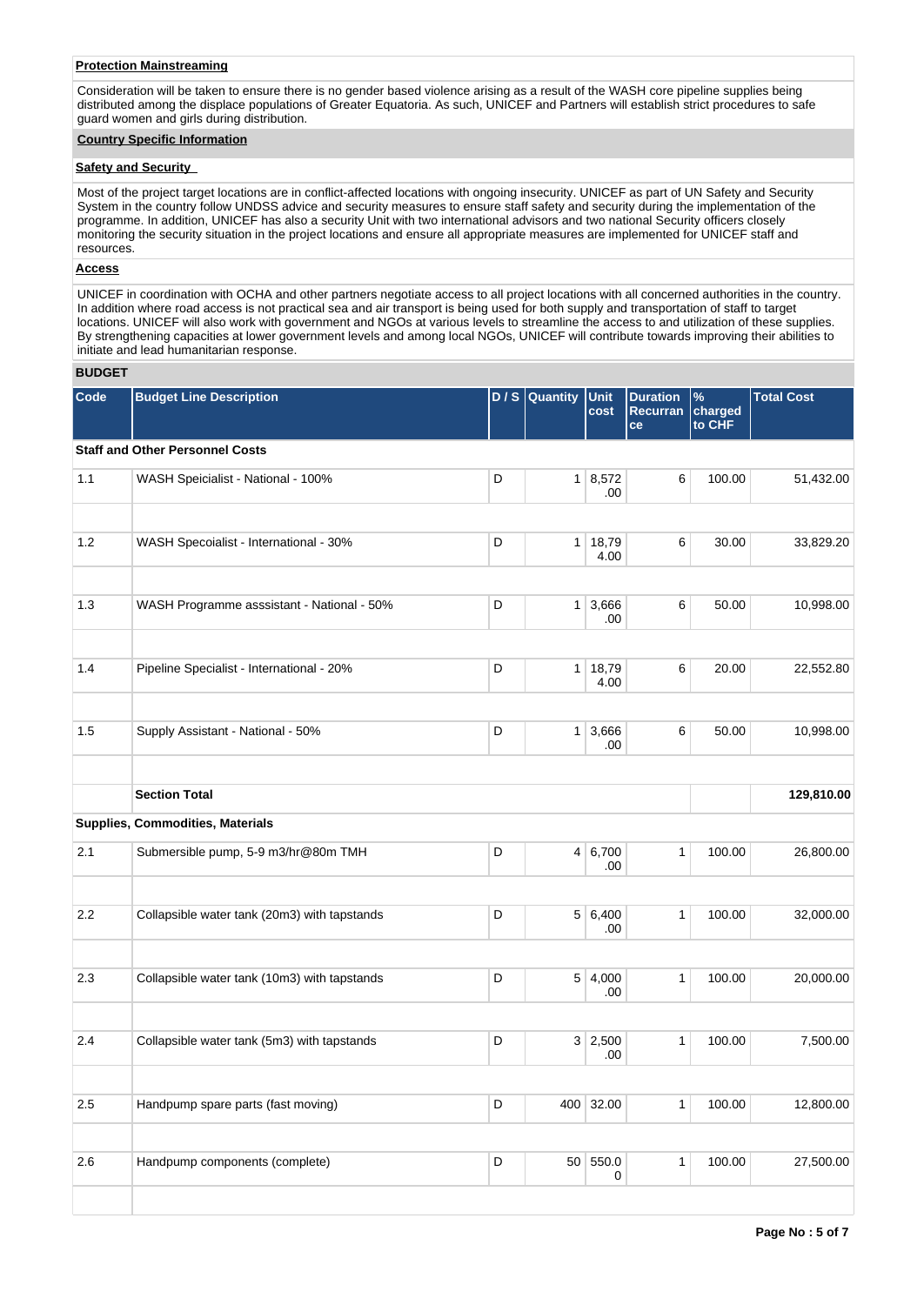| 2.7           | Riser pipe India MKII, 32mm dia, 3m                                                                                                          | D |                 | 300 12.00             | 1            | 100.00 | 3,600.00   |
|---------------|----------------------------------------------------------------------------------------------------------------------------------------------|---|-----------------|-----------------------|--------------|--------|------------|
| 2.8           | Connecting rod, India MKII, 12mm, dia 3m                                                                                                     | D | 300             | 6.00                  | 1            | 100.00 | 1,800.00   |
| 2.9           | Cylinder, assembly, India MKII                                                                                                               | D |                 | 150 62.00             | 1            | 100.00 | 9,300.00   |
| 2.10          | Tool kit, special, India MKII, hand pump                                                                                                     | D | 30 <sup>1</sup> | 176.0<br>0            | 1            | 100.00 | 5,280.00   |
| 2.11          | Tool kit, standard, India MKII, handpump                                                                                                     | D | 30 <sup>1</sup> | 155.0<br>0            | $\mathbf{1}$ | 100.00 | 4,650.00   |
| 2.12          | Latrine slabs (squatting plates)                                                                                                             | D |                 | 1000 80.00            | 1            | 100.00 | 80,000.00  |
| 2.13          | Tarpaulin, reinforced, 5x4m                                                                                                                  | D |                 | 1000 32.00            | 1            | 100.00 | 32,000.00  |
| 2.14          | Water floc. & disinfectant, box of 240 sachets                                                                                               | D |                 | 2500 32.00            | 1            | 100.00 | 80,000.00  |
| 2.15          | Bucket (10-20ltr w or w/o taps)                                                                                                              | D | 5000            | 7.00                  | 1            | 100.00 | 35,000.00  |
| 2.16          | Collapsible jerrycan, 10-20lts                                                                                                               | D |                 | 5000 10.00            | 1            | 100.00 | 50,000.00  |
| 2.17          | Soap, ctns of 25 bars @ 800gms                                                                                                               | D |                 | 2000 35.00            | 1            | 100.00 | 70,000.00  |
| 2.18          | Dignity kits                                                                                                                                 | D | 10000 20.00     |                       | 1            | 100.00 | 200,000.00 |
|               | <b>Section Total</b><br><b>Contractual Services</b>                                                                                          |   |                 |                       |              |        | 698,230.00 |
| 4.1           | In country Tranport cost of core pipeline supplies                                                                                           | D | 1 <sup>1</sup>  | 143,3<br>85.00        | 1            | 100.00 | 143,385.00 |
| 4.2           | 20% of the total cost of supplies to be used in country transport for prepositioning to target locations<br>Logistics and Clearance services | D |                 | $1 \mid 35,84$        | 1            | 100.00 | 35,846.00  |
|               | 5% of the total cost of supplies                                                                                                             |   |                 | 6.00                  |              |        |            |
|               | <b>Section Total</b>                                                                                                                         |   |                 |                       |              |        | 179,231.00 |
| <b>Travel</b> |                                                                                                                                              |   |                 |                       |              |        |            |
| 5.1           | WASH staff travel cost                                                                                                                       | s |                 | $1 \mid 1,240$<br>.00 | 6            | 100.00 | 7,440.00   |
|               | 1 trips per month for 6 months and each trip costs an average of USD 1240 (\$91 DSA per day for 10 day missions, and \$400<br>return flight) |   |                 |                       |              |        |            |
| 5.2           | Logistics and supply staff travel cost                                                                                                       | s |                 | $1 \mid 1,240$<br>.00 | 3            | 100.00 | 3,720.00   |
|               | 1 trip every two month and each trip costs an average of 1240 USD (\$91 DSA per day for 10 day missions and \$400 return flight)             |   |                 |                       |              |        |            |
| 5.3           | Road travel                                                                                                                                  | s |                 | 2 1,200<br>.00        | 1            | 100.00 | 2,400.00   |